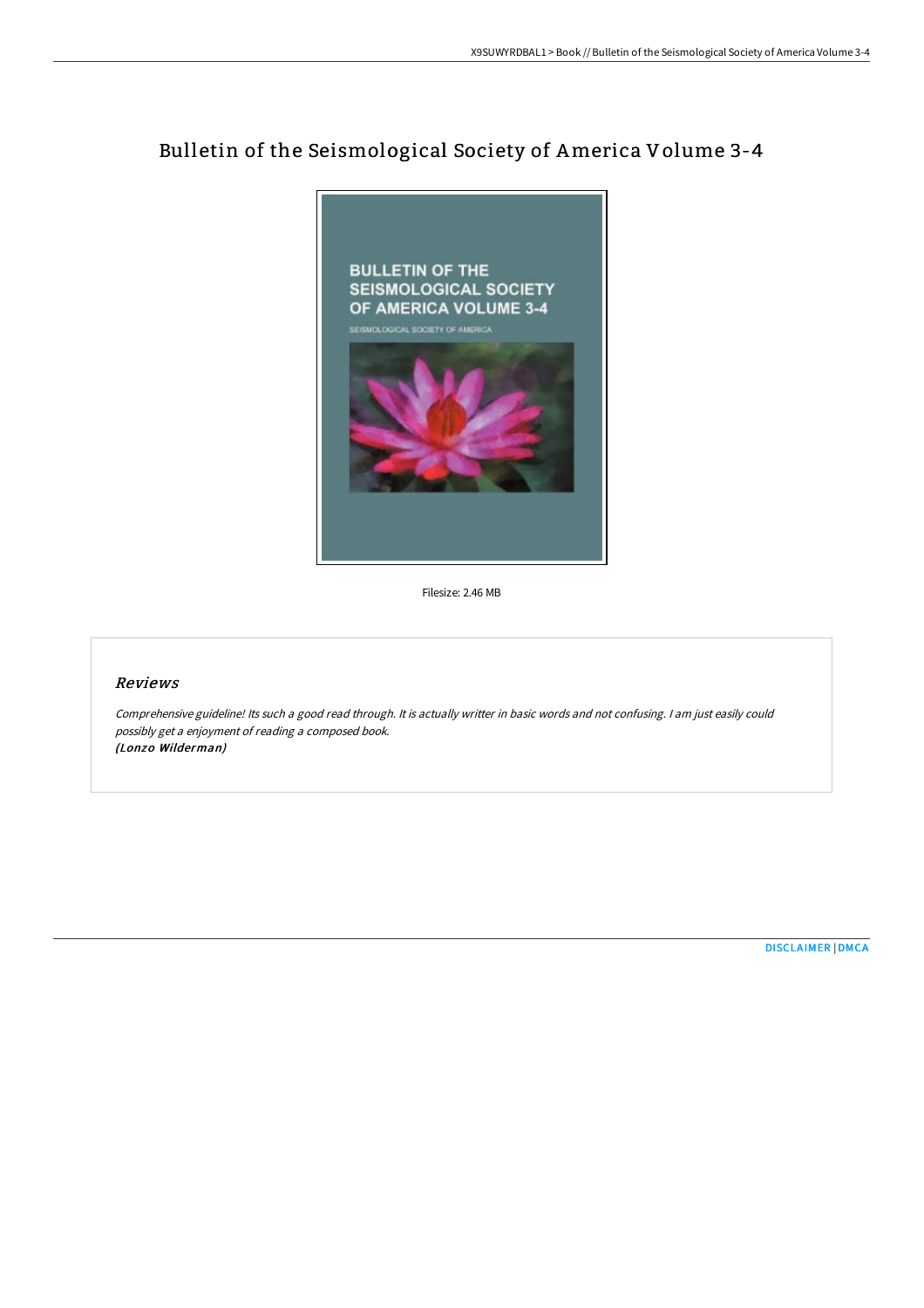### BULLETIN OF THE SEISMOLOGICAL SOCIETY OF AMERICA VOLUME 3-4



**DOWNLOAD PDF** 

Rarebooksclub.com, United States, 2012. Paperback. Book Condition: New. 246 x 189 mm. Language: English . Brand New Book \*\*\*\*\* Print on Demand \*\*\*\*\*.This historic book may have numerous typos and missing text. Purchasers can download a free scanned copy of the original book (without typos) from the publisher. Not indexed. Not illustrated. 1913 Excerpt: .observations of these fifty-nine stations were brought together at Shide Hill House laboratory. Never had a geophysicist been the chief or leader of such an extensive, or rather such a world-wide net-work of geophysical observations, and Milne must ever remain one of the wisest and most ingenious founders of modern seismometry. 29. Experiments in observational seismology. T. S. S. Japan, 1881, 3, 12. In this memoir Milne says: This paper may be regarded as being to a great extent the history of a series of investigations which led to the use of the instruments which I now employ for recording and measuring earthquakes. 30. Earthquake observations and experiments in Japan. Milne and T. Gray, Philosophical Magazine, November 1881. 31. On seismic experiments. Milne and T. Gray. Proceedings of the Royal Society of London, 1882, No. 217. 32. Modern forms of pendulum seismometers. T. S. S. Japan, 1888, 12, 22. In these are given descriptions and the theory of the double MilneEwing pendulum. 33. The Gray-Milne seismograph and other instruments in the seismological laboratory of the Imperial College of Engineering. T. S. S. Japan, 1888, 12, 33. This paper is but the reproduction, with additional notes, of a memoir published by Gray on this seismograph. Philosophical Magazine, April 1887. 34. Instructions for setting up the Gray-Milne seismograph. T. S. S. Japan, 1888, 12, 49. 35. Diagrams of earthquakes recorded at the Chiri-Kioku (meteorological department) in Tokyo. T. S. S. Japan, 1890, 15, 93. 36. A mantelpiece seismometer....

 $\mathbb{R}$ Read Bulletin of the [Seismological](http://techno-pub.tech/bulletin-of-the-seismological-society-of-america.html) Society of America Volume 3-4 Online  $\begin{array}{c} \hline \end{array}$ Download PDF Bulletin of the [Seismological](http://techno-pub.tech/bulletin-of-the-seismological-society-of-america.html) Society of America Volume 3-4